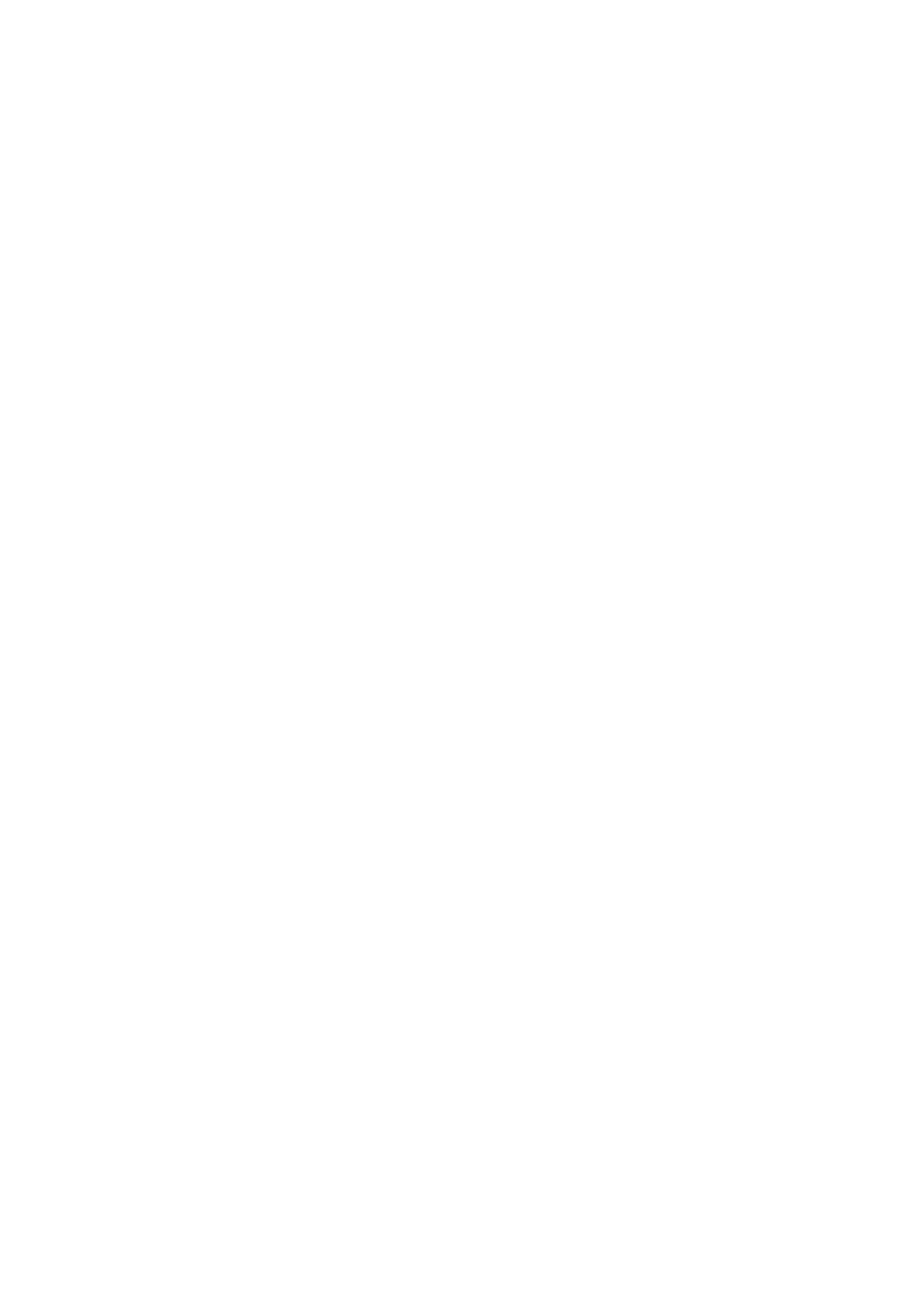# **CAT ACT 2011 LOCAL GOVERNMENT ACT 1995**

SHIRE OF DARDANUP

# **KEEPING AND CONTROL OF CATS LOCAL LAW 2014**

#### **CONTENTS**

#### **PART 1—PRELIMINARY**

- 1.1 Citation
- 1.2 Commencement
- 1.3 Application

1.4 Definitions

#### **PART 2—CONTROL OF CATS**

- 2.1 Cats in public places
- 2.2 Cats in other places

# **PART 3—PERMITS FOR KEEPING CATS**

3.1 Interpretation

# 3.2 Cats for which permit is required

- 3.3 Application for permit
- 3.4 Refusal to determine application
- 3.5 Factors relevant to determination of application
- 3.6 Decision on application
- 3.7 Conditions
- 3.8 Duration of permit
- 3.9 Revocation
- 3.10 Permit not transferable

#### **PART 4—MISCELLANEOUS**

4.1 Giving of a notice

#### **PART 5—OBJECTIONS AND APPEALS**

5.1 Objection and appeal rights

## **PART 6—OFFENCES, DEFENCE AND PENALTIES**

- 6.1 Offences
- 6.2 Prescribed offences
- 6.3 Forms

**Schedule 1—Additional conditions applicable to particular permits Schedule 2—Offences in respect of which a modified penalty applies**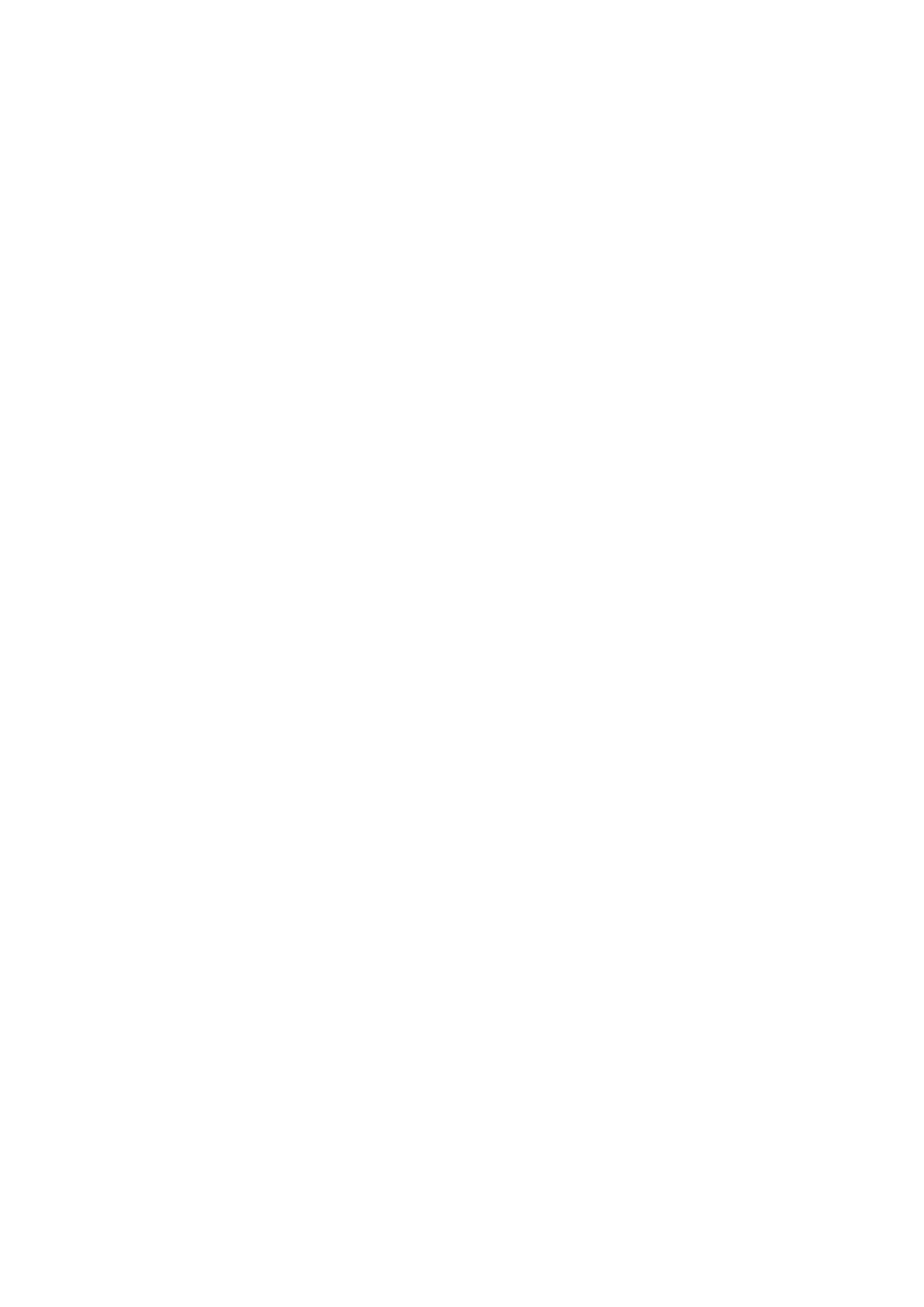# **CAT ACT 2011 LOCAL GOVERNMENT ACT 1995**

## SHIRE OF DARDANUP

# **KEEPING AND CONTROL OF CATS LOCAL LAW 2014**

Under the powers conferred by the *Cat Act 2011*, the *Local Government Act 1995* and under all other powers enabling it, the Council of the Shire of Dardanup resolved on 13 August 2014 to make the following local law.

#### **PART 1—PRELIMINARY**

## **1.1 Citation**

This local law may be cited as the *Shire of Dardanup Keeping and Control of Cats Local Law 2014.*

#### **1.2 Commencement**

This local law comes into operation 14 days after the date of its publication in the *Government Gazette.*

#### **1.3 Application**

This local law applies throughout the district.

#### **1.4 Definitions**

In this local law unless the context otherwise requires—

*Act* means the *Cat Act 2011*;

- *applicant* means the occupier of the premises who makes an application for a permit under this local law;
- *authorised person* means a person appointed by the local government to perform the functions conferred on an authorised person under this local law;
- *cat* means an animal of the species felis catus or a hybrid of that species;

## *cat management facility* means—

- (a) a facility operated by a local government that is, or may be, used for keeping cats; or
- (b) a facility for keeping cats that is operated by a person or body prescribed; or
- (c) a facility for keeping cats that is operated by a person or body approved in writing by a local government;

*CEO* means the Chief Executive Officer of the local government;

*Council* means the Council of the local government;

district means the district of the local government;

*effective control* in relation to a cat means any of the following methods—

- (a) held by a person who is capable of controlling the cat;
- (b) securely tethered;
- (c) secured in a cage; or
- (d) any other means of preventing escape.

*keeper in* relation to a cat means of any the following persons—

- (a) the owner of the cat as defined in the Act;
- (b) a person by whom the cat is ordinarily kept;
- (c) a person who has or appears to have immediate custody or control of the cat;
- (d) a person who keeps the cat, or has the cat in her or his possession for the time being;
- (e) a person who occupies any premises in which a cat is ordinarily kept or ordinarily permitted to live;
- (f) a permit holder of a permit which relates to the cat;
- (g) the holder of an exemption issued in relation to the cat;

*local government* means the Shire of Dardanup;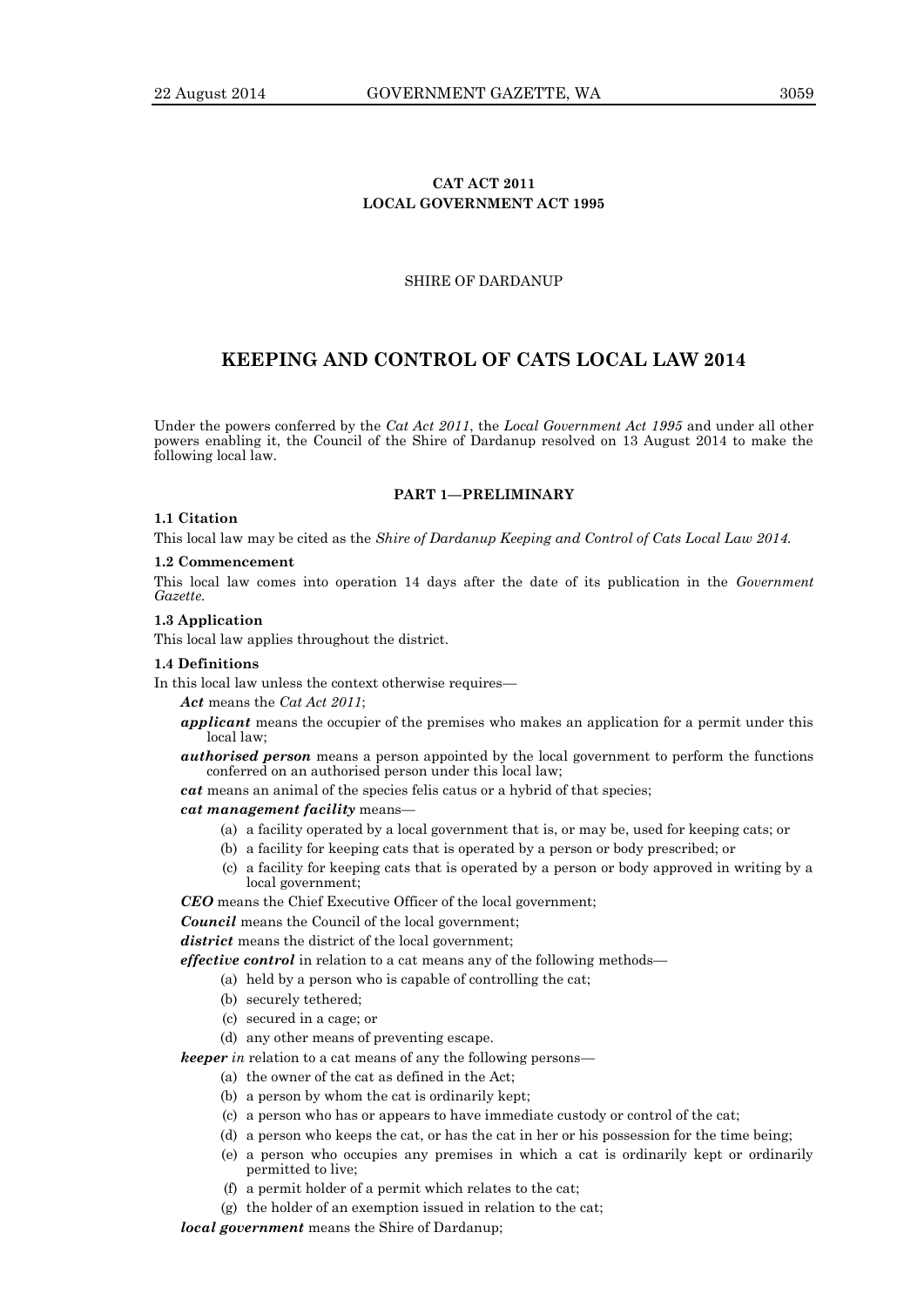*nuisance* means behaviour that includes where a cat—

- (a) excretes or urinates on premises being premises where the cat is not normally resident;
- (b) an activity or condition which is harmful or annoying and which gives rise to legal liability in the tort of public or private nuisance at law;
- (c) an unreasonable interference with the use and enjoyment of a person of his or her ownership or occupation of land; or
- (d) interference which causes material damage to land or other property on the land affected by the interference; or
- (e) is, or is likely to be, injurious or dangerous to the health of any person or domestic or Australian indigenous animal.

*permit* means a permit issued by the local government under clause 3.6;

*permit holder* means a person who holds a valid permit under clause 3.6;

*premises* includes the following—

- (a) land (whether or not vacant);
- (b) the whole or part of a building or structure (whether of a permanent or temporary nature); and
- (c) a vehicle.

*public place* includes any place to which the public may lawfully have access;

*RSPCA* means the Royal Society for the Prevention of Cruelty to Animals (Inc) of Western Australia;

*Schedule* means a schedule to this local law; and

*Scheme* means a town planning scheme of the local government made by it under the *Planning and Development Act 2005* and its antecedents;

#### **PART 2—CONTROL OF CATS**

#### **2.1 Cats in public places**

(1) A cat shall not be in a public place unless the cat is, in the opinion of an authorised person, under effective control;

(2) If a cat is at any time in a public place in contravention of clause  $2.1 \,(1)$ —

- (a) the keeper of the cat commits an offence unless the person establishes a defence under section 6.4; and
- (b) an authorised person may seize and impound the cat and deal with the cat pursuant to the Act.

#### **2.2 Cats in other places**

(1) A cat shall not be in any place that is not a public place unless—

- (a) consent to its being there has been given by the occupier, or a person apparently authorised to consent on behalf of the occupier; and
- (b) it is under effective control.

(2) If a cat is at any time in a place in contravention of clause  $2.2 \,(1)$ —

- (a) the keeper of the cat commits an offence unless the person establishes a defence under section 6.4; and
- (b) an authorised person may seize and impound the cat and deal with the cat pursuant to the Act.

# **PART 3—PERMITS FOR KEEPING CATS**

# **3.1 Interpretation**

In this Part, and for the purposes of applying the definition of "cat management facility" in Part 3 *cat* does not include a cat less than 6 months old.

#### **3.2 Cats for which permit is required**

(1) Subject to subclause (2) a person is required to have a permit—

- (a) to keep 3 or more cats on any premises;
- (b) to use any premises as a cat management facility.
- (2) A permit is not required under subclause (1) if the premises concerned are—
	- (a) a refuge of the RSPCA or any other animal welfare organisation;
	- (b) an animal pound which has been approved by the local government;
	- (c) a veterinary surgery;
	- (d) a pet shop; or
	- (e) a premises with 2 or less cats.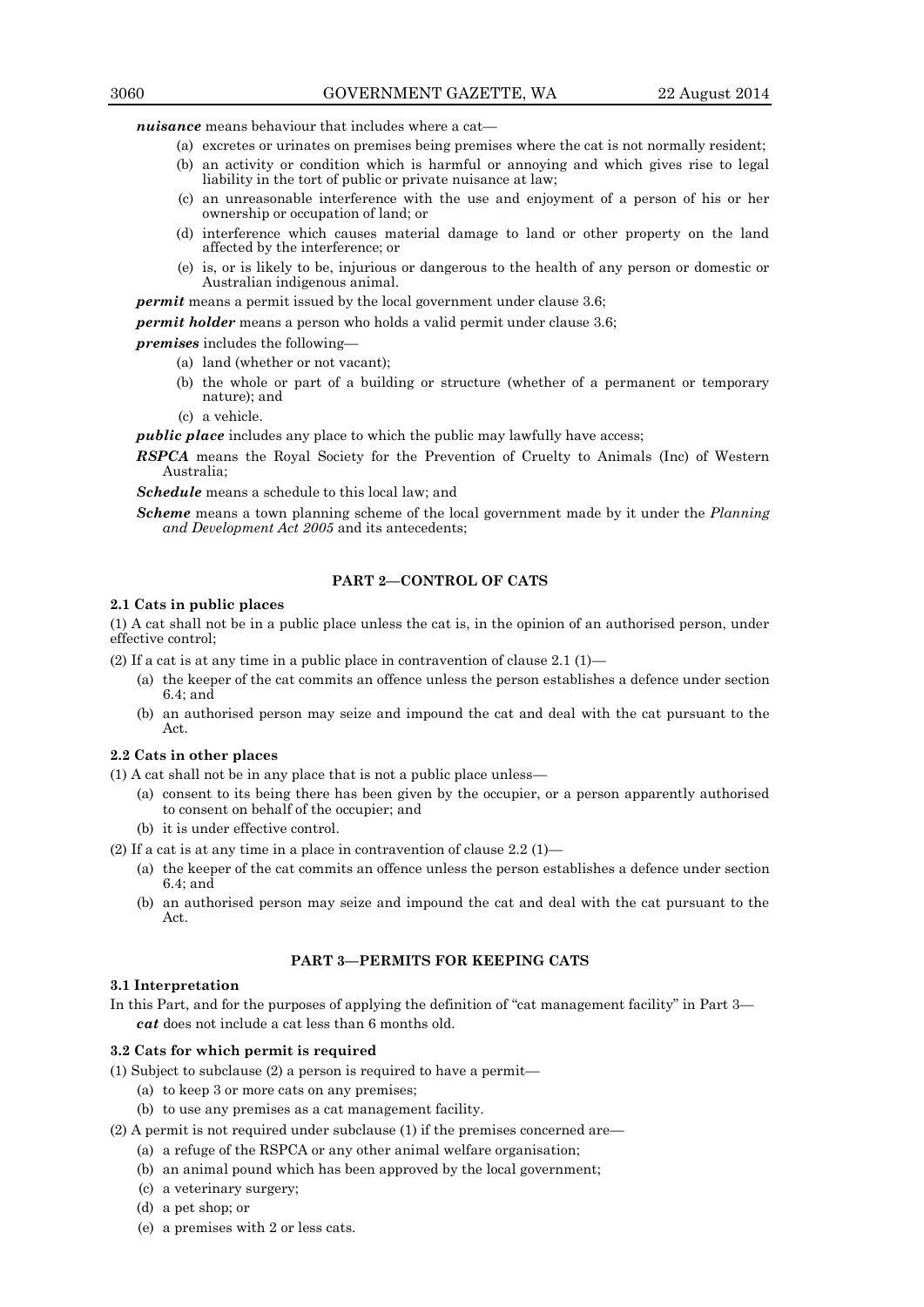## **3.3 Application for permit**

An application for a permit under clause 3.2 shall be—

- (a) be made by an occupier of premises in relation to those premises;
- (b) in a form approved by the local government, describing and specifying the number of cats to be kept on the premises;
- (c) accompanied by the plans of the premises to which the application relates to the specification and satisfaction of the local government;
- (d) accompanied by the consent in writing of the owner of the premises, where the occupier is not the owner of the premises to which the application relates;
- (e) accompanied by the application fee for the permit determined by the local government from time to time.

## **3.4 Refusal to determine application**

The local government may refuse to determine an application for a permit if it is not made in accordance with clause 3.3.

#### **3.5 Factors relevant to determination of application**

(1) In determining an application for a permit the local government may have regard to—

- (a) the physical suitability of the premises for the proposed use;
- (b) the suitability of the zoning of the premises under any Scheme which applies to the premises for the use;
- (c) the environmental sensitivity and general nature of the location surrounding the premises for the proposed use;
- (d) the structural suitability of any enclosure in which any cat is to be kept;
- (e) the likelihood of a cat causing a nuisance, inconvenience or annoyance to the occupiers of adjoining land;
- (f) the likely effect on the amenity of the surrounding area of the proposed use;
- (g) the likely effect on the local environment, including any pollution or other environment damage which may be caused by the use;
- (h) any submissions received under subclause (2) within the time specified in subclause (2); and
- (i) such other factors which the local government may consider to be relevant in the circumstances of the particular case.
- (2) The local government may require an applicant to—
	- (a) consult with adjoining landowners; and
	- (b) advise the adjoining landowners that they may make submissions to the local government on the application for the permit within 14 days of receiving that advice, before determining the application for the permit.

#### **3.6 Decision on application**

(1) The local government may—

- (a) approve an application for a permit in which case it shall approve it subject to the conditions in clause 3.7 and may approve it subject to any other conditions it considers fit; or
- (b) refuse to approve an application for a permit.

(2) If the local government approves an application under subclause (1), then it shall issue to the applicant a permit in the form determined by the CEO.

(3) If the local government refuses to approve an application under subclause (1), then it is to advise the applicant accordingly in writing.

#### **3.7 Conditions**

- (1) Every permit is issued subject to the following conditions—
	- (a) each cat kept on the premises to which the permit relates shall be registered under the Act;
	- (b) each cat shall be contained on the premises unless under the effective control of a person;
	- (c) the permit holder will provide adequate space for the exercise of the cats;
	- (d) the premises shall be maintained in good order and in a clean and sanitary condition; and
	- (e) those conditions contained in Schedule 1.

(2) In addition to the conditions subject to which a permit is to be issued under this clause, a permit may be issued subject to other conditions, as the local government considers appropriate.

(3) The permit holder who fails to comply with a condition of a permit commits an offence.

#### **3.8 Duration of permit**

Unless otherwise specified in a condition on a permit, a permit commences on the date of issue and is valid for a period of 12 months from the date of issue unless and until—

- (a) it is revoked; or
- (b) the permit holder ceases to reside at the premises to which the permit relates.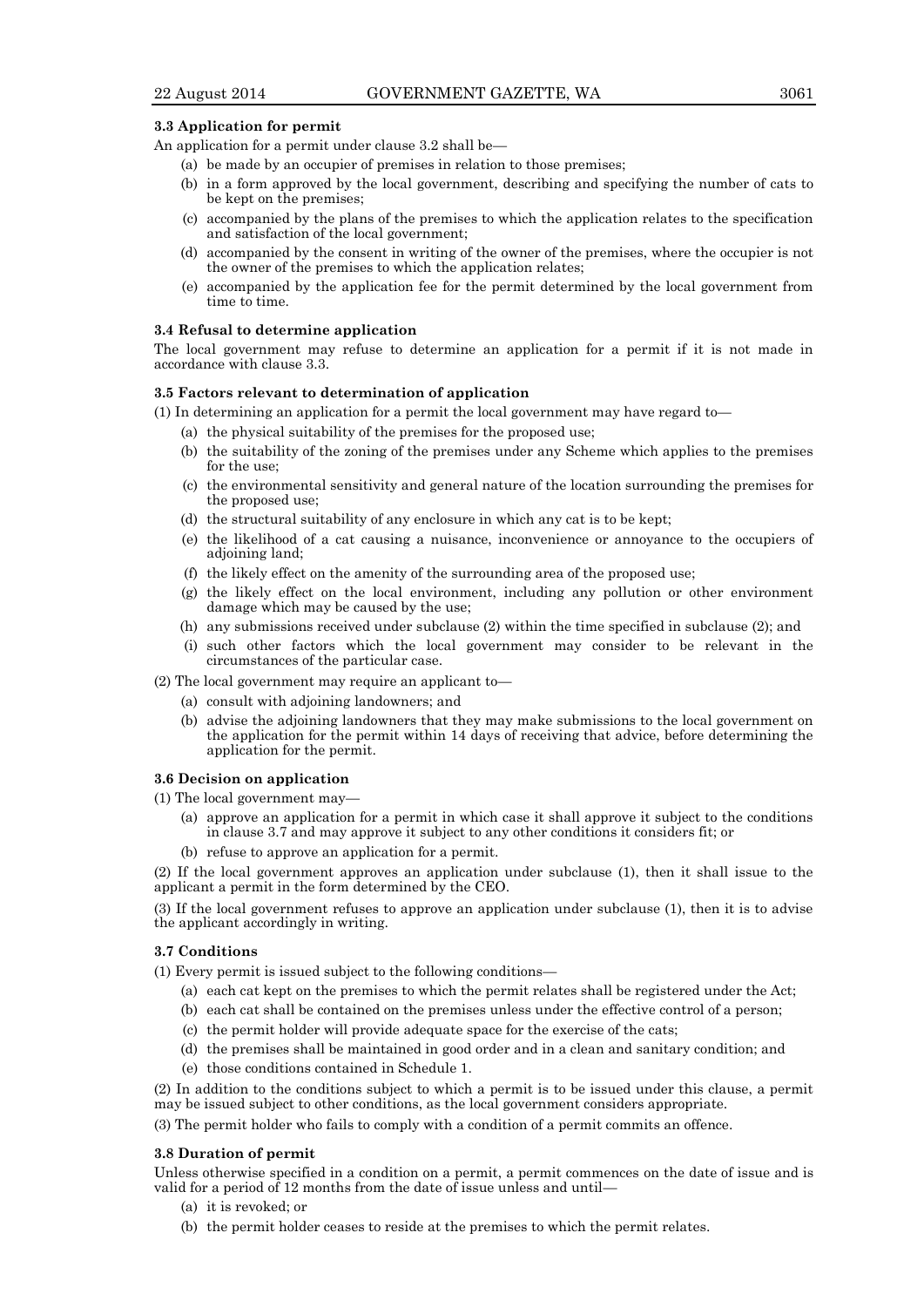## **3.9 Revocation**

The local government may revoke a permit if the permit holder fails to observe any provision of this local law or a condition of a permit.

## **3.10 Permit not transferable**

A permit is not transferable either in relation to the permit holder or the premises.

# **PART 4—MISCELLANEOUS**

#### **4.1 Giving of a notice**

A notice given under this local law may be given to a person—

- (a) personally;
- (b) by registered mail addressed to the person; or
- (c) by leaving it for the person at her or his address.

#### **PART 5—OBJECTIONS AND APPEALS**

#### **5.1 Objection and appeal rights**

Any person who is aggrieved by the conditions imposed in relation to a permit, the revocation of a permit, or by the refusal of the local government to grant a permit may object to or appeal against the decision under Division 1 of Part 9 of the *Local Government Act 1995*.

#### **PART 6—OFFENCES, DEFENCE AND PENALTIES**

# **6.1 Offences**

(1) Any person who fails to do anything required or directed to be done under this local law, or who does anything which under this local law that person is prohibited from doing, commits an offence unless the person establishes a defence under section 6.4.

(2) Any person who commits an offence under this local law is liable, on conviction to a penalty not exceeding \$5 000, and if the offence is of a continuing nature, to an additional penalty not exceeding \$500 for each day or part of a day during which the offence has continued.

#### **6.2 Prescribed offences**

An offence against a clause specified in Schedule 2 is a prescribed offence for the purposes of section 84 of the Act. The amount appearing directly opposite each such offence is the modified penalty in relation to that offence.

#### **6.3 Forms**

(1) The issue of infringement notices, their withdrawal and the payment of modified penalties are dealt with in Division 4 of Part 4 of the Act.

(2) An infringement notice given under section 62 of the Act is to be in the form of Form 6 of Schedule 1 of the *Cat Regulations 2012.* 

(3) A notice sent under section 65 of the Act withdrawing an infringement notice is to be in the form of Form 7 of Schedule 1 of the *Cat Regulations 2012*.

#### **6.4 Defence**

It is a defence to a charge of an offence under section  $2.1(2)(a)$ ,  $2.2(2)(a)$  or  $6.1(1)$  if the person charged satisfies the court—

- (1) in the case of any person, that he took all reasonable precautions and exercised all due diligence to avoid the contravention; or
- (2) in the case of the occupier of premises where the cat is ordinarily kept or ordinarily permitted to live, that—
	- (a) he has fulfilled the requirements of paragraph (1); or
	- (b) that at the material time the cat was in fact owned by some other person (whom he shall identify) over the age of 18 years; or
- (3) in the case of the owner or the registered owner, that—
	- (a) he fulfilled the requirements of paragraph (1); or
	- (b) that at the material time the cat was in the possession or control of some other person without his consent, express or implied.

————